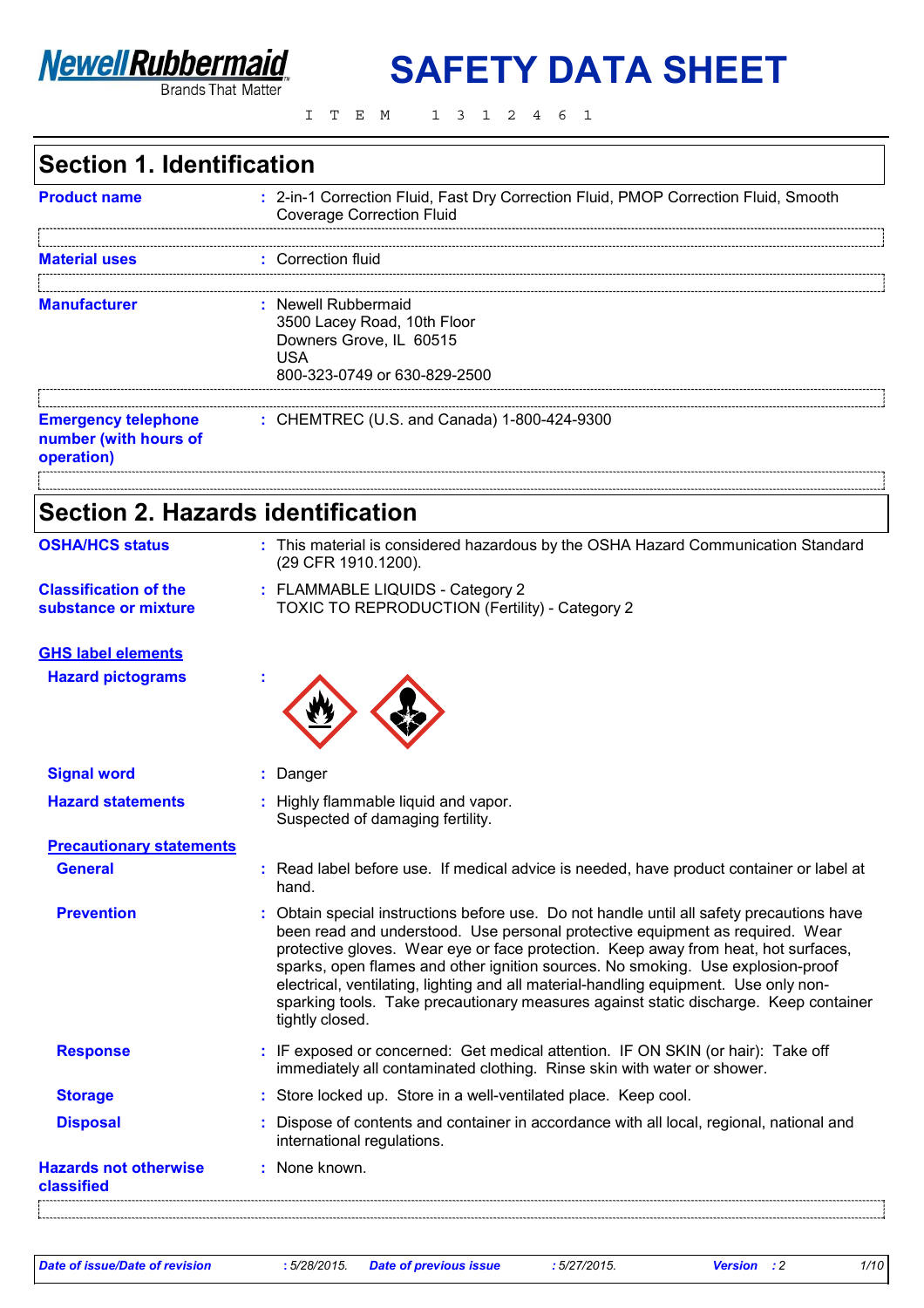### **Section 3. Composition/information on ingredients**

**Substance/mixture :** Mixture

| <b>Ingredient name</b> | n<br>$\overline{\phantom{a}}$ | <b>CAS number</b> |
|------------------------|-------------------------------|-------------------|
| In-hexane              | ⌒<br>$\sim$<br>v<br>∼         | 110-54-3          |

Any concentration shown as a range is to protect confidentiality or is due to batch variation.

**There are no additional ingredients present which, within the current knowledge of the supplier and in the concentrations applicable, are classified as hazardous to health or the environment and hence require reporting in this section.**

**Occupational exposure limits, if available, are listed in Section 8.**

### **Section 4. First aid measures**

#### **Description of necessary first aid measures**

| <b>Eye contact</b>  | : Immediately flush eyes with plenty of water, occasionally lifting the upper and lower<br>eyelids. Check for and remove any contact lenses. Continue to rinse for at least 10<br>minutes. Get medical attention if irritation occurs.                                                                                                                                                                                                                                                                                                                                                                                                                                                                                                                                    |  |
|---------------------|---------------------------------------------------------------------------------------------------------------------------------------------------------------------------------------------------------------------------------------------------------------------------------------------------------------------------------------------------------------------------------------------------------------------------------------------------------------------------------------------------------------------------------------------------------------------------------------------------------------------------------------------------------------------------------------------------------------------------------------------------------------------------|--|
| <b>Inhalation</b>   | : Remove victim to fresh air and keep at rest in a position comfortable for breathing. If<br>not breathing, if breathing is irregular or if respiratory arrest occurs, provide artificial<br>respiration or oxygen by trained personnel. It may be dangerous to the person providing<br>aid to give mouth-to-mouth resuscitation. Get medical attention. If unconscious, place<br>in recovery position and get medical attention immediately. Maintain an open airway.<br>Loosen tight clothing such as a collar, tie, belt or waistband.                                                                                                                                                                                                                                 |  |
| <b>Skin contact</b> | : Flush contaminated skin with plenty of water. Remove contaminated clothing and<br>shoes. Continue to rinse for at least 10 minutes. Get medical attention. Wash clothing<br>before reuse. Clean shoes thoroughly before reuse.                                                                                                                                                                                                                                                                                                                                                                                                                                                                                                                                          |  |
| <b>Ingestion</b>    | : Wash out mouth with water. Remove dentures if any. Remove victim to fresh air and<br>keep at rest in a position comfortable for breathing. If material has been swallowed and<br>the exposed person is conscious, give small quantities of water to drink. Stop if the<br>exposed person feels sick as vomiting may be dangerous. Do not induce vomiting<br>unless directed to do so by medical personnel. If vomiting occurs, the head should be<br>kept low so that vomit does not enter the lungs. Get medical attention. Never give<br>anything by mouth to an unconscious person. If unconscious, place in recovery position<br>and get medical attention immediately. Maintain an open airway. Loosen tight clothing<br>such as a collar, tie, belt or waistband. |  |

|                                       | <b>Most important symptoms/effects, acute and delayed</b>                                                                   |                             |      |
|---------------------------------------|-----------------------------------------------------------------------------------------------------------------------------|-----------------------------|------|
| <b>Potential acute health effects</b> |                                                                                                                             |                             |      |
| <b>Eye contact</b>                    | : No known significant effects or critical hazards.                                                                         |                             |      |
| <b>Inhalation</b>                     | : No known significant effects or critical hazards.                                                                         |                             |      |
| <b>Skin contact</b>                   | : No known significant effects or critical hazards.                                                                         |                             |      |
| <b>Ingestion</b>                      | : No known significant effects or critical hazards.                                                                         |                             |      |
| <b>Over-exposure signs/symptoms</b>   |                                                                                                                             |                             |      |
| <b>Eye contact</b>                    | : No specific data.                                                                                                         |                             |      |
| <b>Inhalation</b>                     | : Adverse symptoms may include the following:<br>reduced fetal weight<br>increase in fetal deaths<br>skeletal malformations |                             |      |
| <b>Skin contact</b>                   | : Adverse symptoms may include the following:<br>reduced fetal weight<br>increase in fetal deaths<br>skeletal malformations |                             |      |
| <b>Ingestion</b>                      | : Adverse symptoms may include the following:<br>reduced fetal weight<br>increase in fetal deaths<br>skeletal malformations |                             |      |
| Date of issue/Date of revision        | :5/28/2015<br><b>Date of previous issue</b><br>:5/27/2015                                                                   | <b>Version</b><br>$\cdot$ 2 | 2/10 |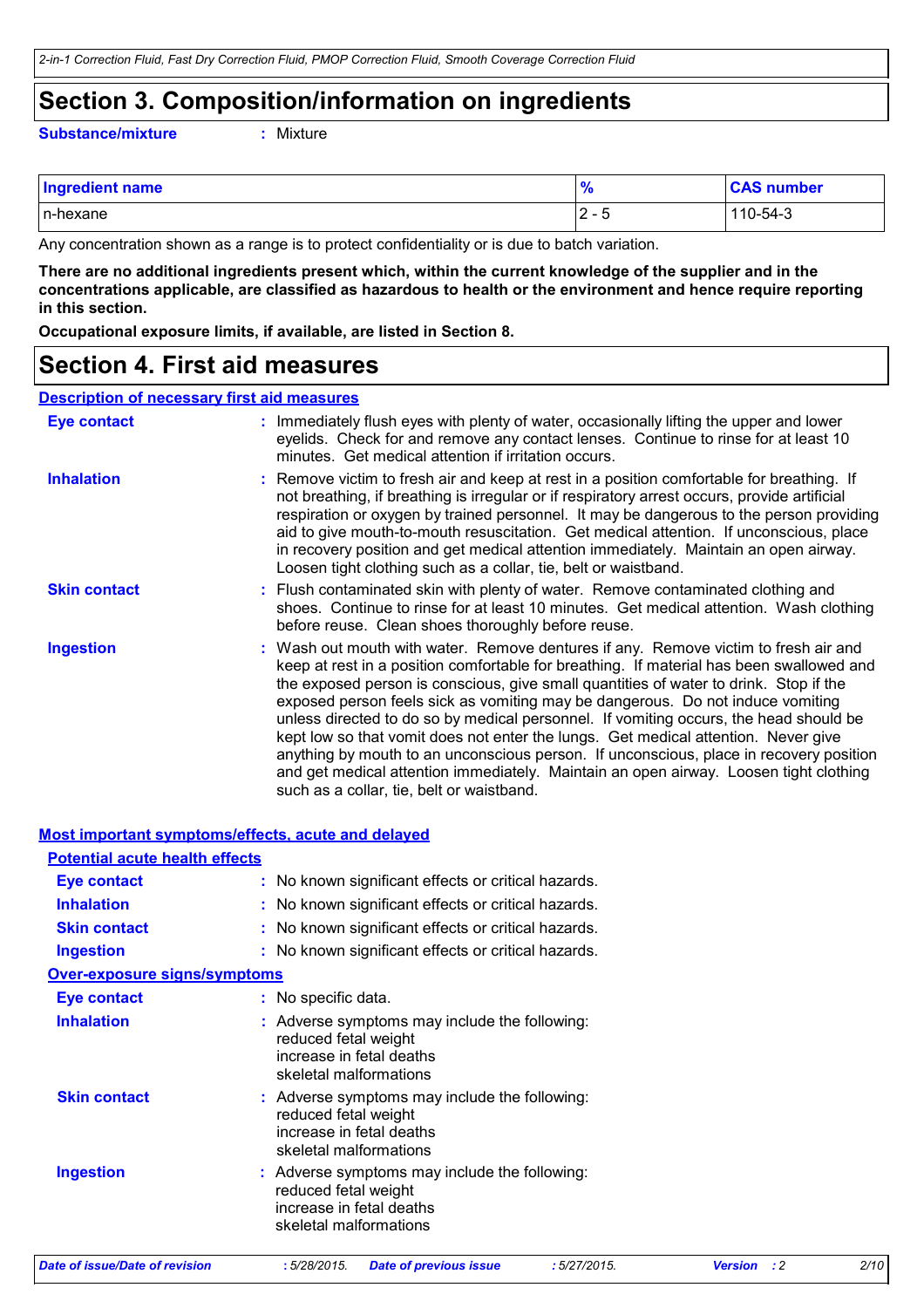### **Section 4. First aid measures**

|                                   | Indication of immediate medical attention and special treatment needed, if necessary                                                                                          |
|-----------------------------------|-------------------------------------------------------------------------------------------------------------------------------------------------------------------------------|
| <b>Notes to physician</b>         | : Treat symptomatically. Contact poison treatment specialist immediately if large<br>quantities have been ingested or inhaled.                                                |
| <b>Specific treatments</b>        | : No specific treatment.                                                                                                                                                      |
| <b>Protection of first-aiders</b> | : No action shall be taken involving any personal risk or without suitable training. It may<br>be dangerous to the person providing aid to give mouth-to-mouth resuscitation. |

**See toxicological information (Section 11)**

### **Section 5. Fire-fighting measures**

| <b>Extinguishing media</b>                               |                                                                                                                                                                                                                                                                                                                               |
|----------------------------------------------------------|-------------------------------------------------------------------------------------------------------------------------------------------------------------------------------------------------------------------------------------------------------------------------------------------------------------------------------|
| <b>Suitable extinguishing</b><br>media                   | : Use dry chemical, $CO2$ , water spray (fog) or foam.                                                                                                                                                                                                                                                                        |
| <b>Unsuitable extinguishing</b><br>media                 | : Do not use water jet.                                                                                                                                                                                                                                                                                                       |
| <b>Specific hazards arising</b><br>from the chemical     | Highly flammable liquid and vapor. In a fire or if heated, a pressure increase will occur<br>and the container may burst, with the risk of a subsequent explosion. Runoff to sewer<br>may create fire or explosion hazard.                                                                                                    |
| <b>Hazardous thermal</b><br>decomposition products       | Decomposition products may include the following materials:<br>carbon dioxide<br>carbon monoxide<br>metal oxide/oxides                                                                                                                                                                                                        |
| <b>Special protective actions</b><br>for fire-fighters   | : Promptly isolate the scene by removing all persons from the vicinity of the incident if<br>there is a fire. No action shall be taken involving any personal risk or without suitable<br>training. Move containers from fire area if this can be done without risk. Use water<br>spray to keep fire-exposed containers cool. |
| <b>Special protective</b><br>equipment for fire-fighters | Fire-fighters should wear appropriate protective equipment and self-contained breathing<br>apparatus (SCBA) with a full face-piece operated in positive pressure mode.                                                                                                                                                        |

### **Section 6. Accidental release measures**

**Environmental precautions Personal precautions, protective equipment and emergency procedures :** Avoid dispersal of spilled material and runoff and contact with soil, waterways, drains **:** No action shall be taken involving any personal risk or without suitable training. Evacuate surrounding areas. Keep unnecessary and unprotected personnel from entering. Do not touch or walk through spilled material. Shut off all ignition sources. No flares, smoking or flames in hazard area. Avoid breathing vapor or mist. Provide adequate ventilation. Wear appropriate respirator when ventilation is inadequate. Put on appropriate personal protective equipment. and sewers. Inform the relevant authorities if the product has caused environmental pollution (sewers, waterways, soil or air). **Methods and materials for containment and cleaning up For non-emergency personnel For emergency responders :** If specialised clothing is required to deal with the spillage, take note of any information in Section 8 on suitable and unsuitable materials. See also the information in "For nonemergency personnel".

: Stop leak if without risk. Move containers from spill area. Use spark-proof tools and explosion-proof equipment. Dilute with water and mop up if water-soluble. Alternatively, or if water-insoluble, absorb with an inert dry material and place in an appropriate waste disposal container. Dispose of via a licensed waste disposal contractor. **Small spill :**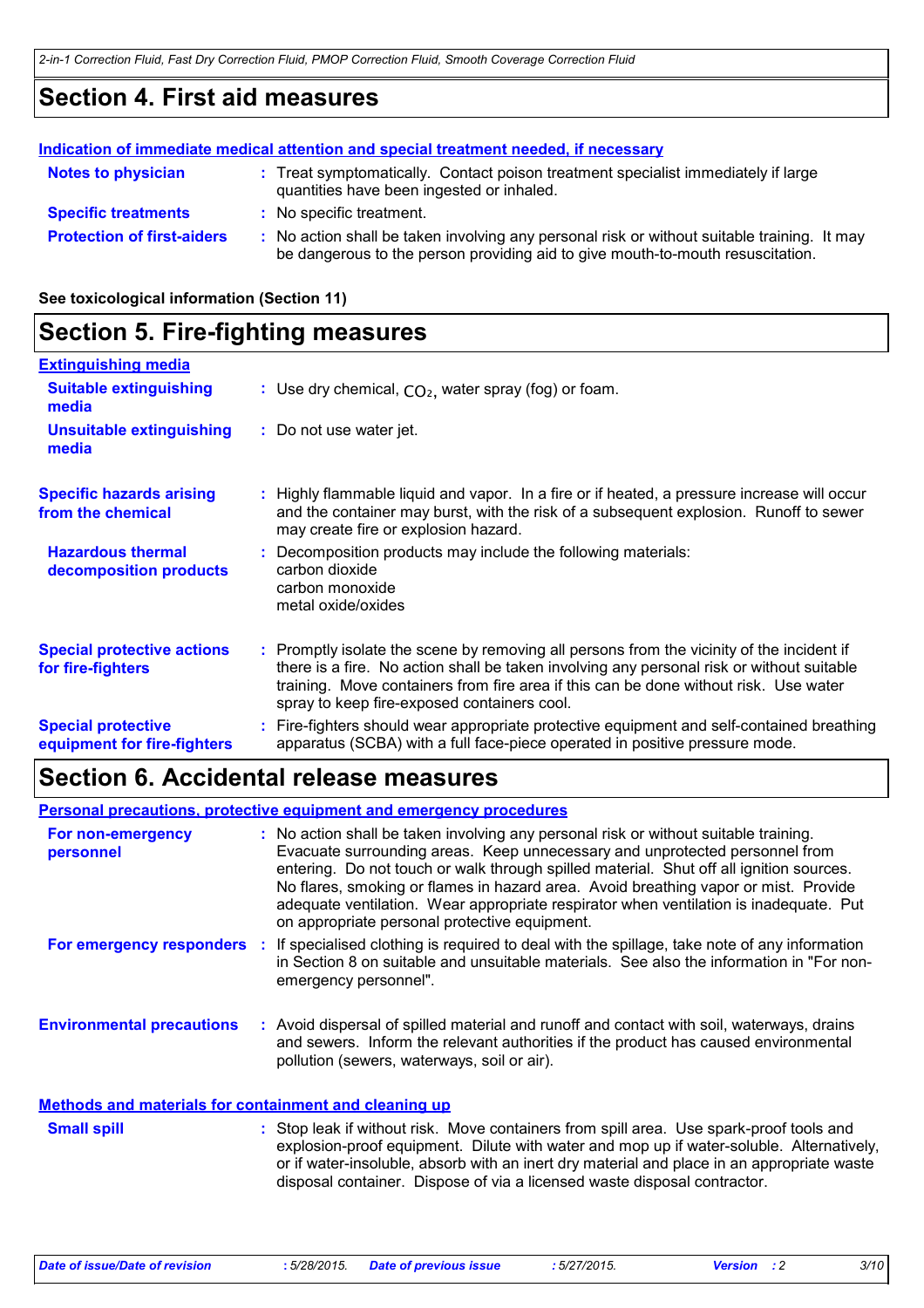### **Section 6. Accidental release measures**

| <b>Large spill</b> | : Stop leak if without risk. Move containers from spill area. Use spark-proof tools and<br>explosion-proof equipment. Approach release from upwind. Prevent entry into sewers,<br>water courses, basements or confined areas. Wash spillages into an effluent treatment<br>plant or proceed as follows. Contain and collect spillage with non-combustible,<br>absorbent material e.g. sand, earth, vermiculite or diatomaceous earth and place in<br>container for disposal according to local regulations (see Section 13). Dispose of via a<br>licensed waste disposal contractor. Contaminated absorbent material may pose the<br>same hazard as the spilled product. Note: see Section 1 for emergency contact |
|--------------------|--------------------------------------------------------------------------------------------------------------------------------------------------------------------------------------------------------------------------------------------------------------------------------------------------------------------------------------------------------------------------------------------------------------------------------------------------------------------------------------------------------------------------------------------------------------------------------------------------------------------------------------------------------------------------------------------------------------------|
|                    | information and Section 13 for waste disposal.                                                                                                                                                                                                                                                                                                                                                                                                                                                                                                                                                                                                                                                                     |

# **Section 7. Handling and storage**

| <b>Precautions for safe handling</b>                                             |                                                                                                                                                                                                                                                                                                                                                                                                                                                                                                                                                                                                                                                                                                                                                                                                                                                                                                                                                                                                                                        |
|----------------------------------------------------------------------------------|----------------------------------------------------------------------------------------------------------------------------------------------------------------------------------------------------------------------------------------------------------------------------------------------------------------------------------------------------------------------------------------------------------------------------------------------------------------------------------------------------------------------------------------------------------------------------------------------------------------------------------------------------------------------------------------------------------------------------------------------------------------------------------------------------------------------------------------------------------------------------------------------------------------------------------------------------------------------------------------------------------------------------------------|
| <b>Protective measures</b>                                                       | : Put on appropriate personal protective equipment (see Section 8). Avoid exposure -<br>obtain special instructions before use. Avoid exposure during pregnancy. Do not<br>handle until all safety precautions have been read and understood. Do not get in eyes<br>or on skin or clothing. Do not ingest. Avoid breathing vapor or mist. Use only with<br>adequate ventilation. Wear appropriate respirator when ventilation is inadequate. Do<br>not enter storage areas and confined spaces unless adequately ventilated. Keep in the<br>original container or an approved alternative made from a compatible material, kept<br>tightly closed when not in use. Store and use away from heat, sparks, open flame or<br>any other ignition source. Use explosion-proof electrical (ventilating, lighting and<br>material handling) equipment. Use only non-sparking tools. Take precautionary<br>measures against electrostatic discharges. Empty containers retain product residue<br>and can be hazardous. Do not reuse container. |
| <b>Advice on general</b><br>occupational hygiene                                 | : Eating, drinking and smoking should be prohibited in areas where this material is<br>handled, stored and processed. Workers should wash hands and face before eating,<br>drinking and smoking. Remove contaminated clothing and protective equipment before<br>entering eating areas. See also Section 8 for additional information on hygiene<br>measures.                                                                                                                                                                                                                                                                                                                                                                                                                                                                                                                                                                                                                                                                          |
| <b>Conditions for safe storage,</b><br>including any<br><b>incompatibilities</b> | Store in accordance with local regulations. Store in a segregated and approved area.<br>Store in original container protected from direct sunlight in a dry, cool and well-ventilated<br>area, away from incompatible materials (see Section 10) and food and drink. Store<br>locked up. Eliminate all ignition sources. Separate from oxidizing materials. Keep<br>container tightly closed and sealed until ready for use. Containers that have been<br>opened must be carefully resealed and kept upright to prevent leakage. Do not store in<br>unlabeled containers. Use appropriate containment to avoid environmental<br>contamination.                                                                                                                                                                                                                                                                                                                                                                                         |

# **Section 8. Exposure controls/personal protection**

#### **Control parameters**

#### **Occupational exposure limits**

| <b>Ingredient name</b> | <b>Exposure limits</b>                    |
|------------------------|-------------------------------------------|
| n-hexane               | <b>ACGIH TLV (United States, 6/2013).</b> |
|                        | Absorbed through skin.                    |
|                        | TWA: 50 ppm 8 hours.                      |
|                        | OSHA PEL 1989 (United States, 3/1989).    |
|                        | TWA: 50 ppm 8 hours.                      |
|                        | TWA: $180 \text{ mg/m}^3$ 8 hours.        |
|                        | NIOSH REL (United States, 10/2013).       |
|                        | TWA: 50 ppm 10 hours.                     |
|                        | TWA: 180 mg/m <sup>3</sup> 10 hours.      |
|                        | OSHA PEL (United States, 2/2013).         |
|                        | TWA: 500 ppm 8 hours.                     |
|                        | TWA: 1800 mg/m <sup>3</sup> 8 hours.      |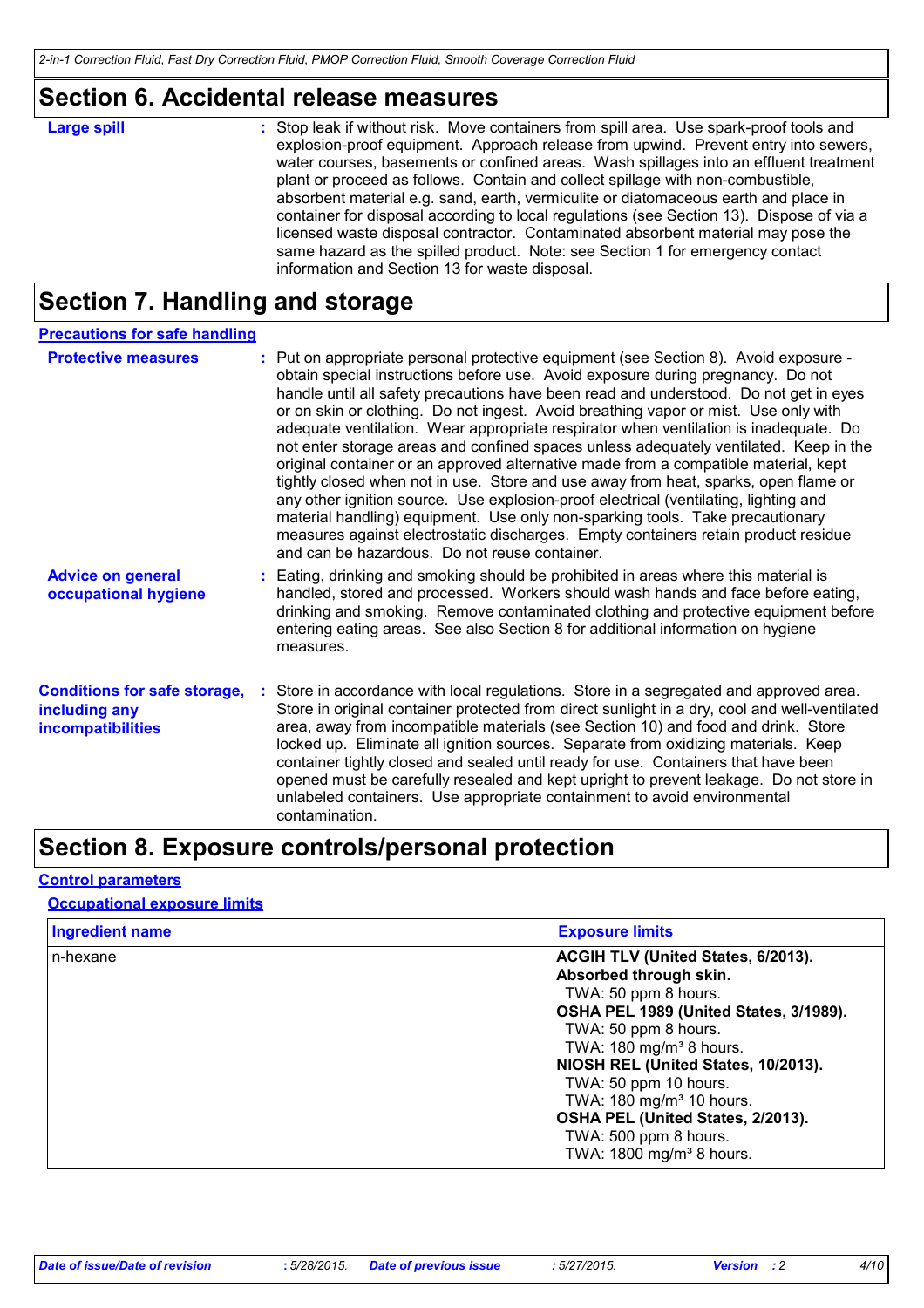# **Section 8. Exposure controls/personal protection**

| <b>Appropriate engineering</b><br><b>controls</b> | : Use only with adequate ventilation. Use process enclosures, local exhaust ventilation or<br>other engineering controls to keep worker exposure to airborne contaminants below any<br>recommended or statutory limits. The engineering controls also need to keep gas,<br>vapor or dust concentrations below any lower explosive limits. Use explosion-proof<br>ventilation equipment.                                                                                                                                                                                                                              |
|---------------------------------------------------|----------------------------------------------------------------------------------------------------------------------------------------------------------------------------------------------------------------------------------------------------------------------------------------------------------------------------------------------------------------------------------------------------------------------------------------------------------------------------------------------------------------------------------------------------------------------------------------------------------------------|
| <b>Environmental exposure</b><br>controls         | Emissions from ventilation or work process equipment should be checked to ensure<br>they comply with the requirements of environmental protection legislation. In some<br>cases, fume scrubbers, filters or engineering modifications to the process equipment<br>will be necessary to reduce emissions to acceptable levels.                                                                                                                                                                                                                                                                                        |
| <b>Individual protection measures</b>             |                                                                                                                                                                                                                                                                                                                                                                                                                                                                                                                                                                                                                      |
| <b>Hygiene measures</b>                           | : Wash hands, forearms and face thoroughly after handling chemical products, before<br>eating, smoking and using the lavatory and at the end of the working period.<br>Appropriate techniques should be used to remove potentially contaminated clothing.<br>Wash contaminated clothing before reusing. Ensure that eyewash stations and safety<br>showers are close to the workstation location.                                                                                                                                                                                                                    |
| <b>Eye/face protection</b>                        | : Safety eyewear complying with an approved standard should be used when a risk<br>assessment indicates this is necessary to avoid exposure to liquid splashes, mists,<br>gases or dusts. If contact is possible, the following protection should be worn, unless<br>the assessment indicates a higher degree of protection: safety glasses with side-<br>shields.                                                                                                                                                                                                                                                   |
| <b>Skin protection</b>                            |                                                                                                                                                                                                                                                                                                                                                                                                                                                                                                                                                                                                                      |
| <b>Hand protection</b>                            | Chemical-resistant, impervious gloves complying with an approved standard should be<br>worn at all times when handling chemical products if a risk assessment indicates this is<br>necessary. Considering the parameters specified by the glove manufacturer, check<br>during use that the gloves are still retaining their protective properties. It should be<br>noted that the time to breakthrough for any glove material may be different for different<br>glove manufacturers. In the case of mixtures, consisting of several substances, the<br>protection time of the gloves cannot be accurately estimated. |
| <b>Body protection</b>                            | Personal protective equipment for the body should be selected based on the task being<br>performed and the risks involved and should be approved by a specialist before<br>handling this product. When there is a risk of ignition from static electricity, wear anti-<br>static protective clothing. For the greatest protection from static discharges, clothing<br>should include anti-static overalls, boots and gloves.                                                                                                                                                                                         |
| <b>Other skin protection</b>                      | : Appropriate footwear and any additional skin protection measures should be selected<br>based on the task being performed and the risks involved and should be approved by a<br>specialist before handling this product.                                                                                                                                                                                                                                                                                                                                                                                            |
| <b>Respiratory protection</b>                     | : Use a properly fitted, air-purifying or air-fed respirator complying with an approved<br>standard if a risk assessment indicates this is necessary. Respirator selection must be<br>based on known or anticipated exposure levels, the hazards of the product and the safe<br>working limits of the selected respirator.                                                                                                                                                                                                                                                                                           |

# **Section 9. Physical and chemical properties**

| <b>Flammability (solid, gas)</b> | : Not available.                                |  |
|----------------------------------|-------------------------------------------------|--|
| <b>Evaporation rate</b>          | : Not available.                                |  |
| <b>Burning rate</b>              | : Not applicable.                               |  |
| <b>Burning time</b>              | : Not applicable.                               |  |
| <b>Flash point</b>               | : Closed cup: $-10^{\circ}$ C (14 $^{\circ}$ F) |  |
| <b>Boiling point</b>             | : Not available.                                |  |
| <b>Melting point</b>             | $:$ Not available.                              |  |
| pH                               | : Not applicable.                               |  |
| <b>Odor threshold</b>            | $:$ Not available.                              |  |
| <b>Odor</b>                      | : Not available.                                |  |
| <b>Color</b>                     | : White.                                        |  |
| <b>Physical state</b>            | $:$ Liquid.                                     |  |
| <b>Appearance</b>                |                                                 |  |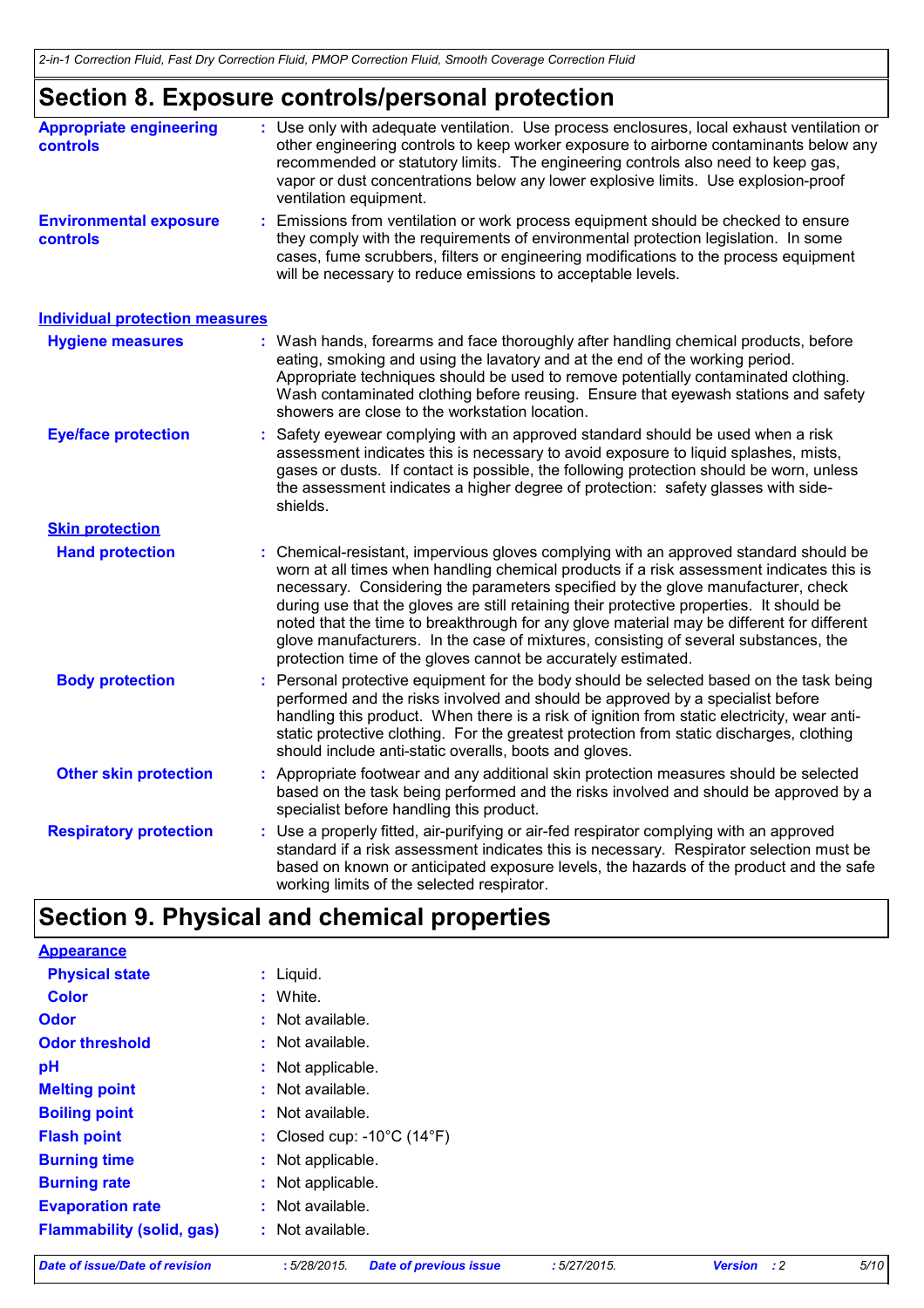### **Section 9. Physical and chemical properties**

| Lower and upper explosive<br>(flammable) limits   | $:$ Not available. |
|---------------------------------------------------|--------------------|
| <b>Vapor pressure</b>                             | Not available.     |
| <b>Vapor density</b>                              | Not available.     |
| <b>Relative density</b>                           | Not available.     |
| <b>Solubility</b>                                 | Not available.     |
| <b>Solubility in water</b>                        | $:$ Not available. |
| <b>Partition coefficient: n-</b><br>octanol/water | : Not available.   |
| <b>Auto-ignition temperature</b>                  | : Not available.   |
| <b>Decomposition temperature</b>                  | : Not available.   |
| <b>SADT</b>                                       | Not available.     |
| <b>Viscosity</b>                                  | Not available.     |

# **Section 10. Stability and reactivity**

| <b>Reactivity</b>                            | : No specific test data related to reactivity available for this product or its ingredients.                                                                                 |
|----------------------------------------------|------------------------------------------------------------------------------------------------------------------------------------------------------------------------------|
| <b>Chemical stability</b>                    | : The product is stable.                                                                                                                                                     |
| <b>Possibility of hazardous</b><br>reactions | : Under normal conditions of storage and use, hazardous reactions will not occur.                                                                                            |
| <b>Conditions to avoid</b>                   | : Avoid all possible sources of ignition (spark or flame). Do not pressurize, cut, weld,<br>braze, solder, drill, grind or expose containers to heat or sources of ignition. |
| <b>Incompatible materials</b>                | : Reactive or incompatible with the following materials:<br>oxidizing materials                                                                                              |
| <b>Hazardous decomposition</b><br>products   | : Under normal conditions of storage and use, hazardous decomposition products should<br>not be produced.                                                                    |

# **Section 11. Toxicological information**

### **Information on toxicological effects**

#### **Acute toxicity**

| <b>Product/ingredient name</b> | <b>Result</b>                      | <b>Species</b> | <b>Dose</b>                 | <b>Exposure</b> |
|--------------------------------|------------------------------------|----------------|-----------------------------|-----------------|
| In-hexane                      | ILC50 Inhalation Gas.<br>LD50 Oral | Rat<br>Rat     | $ 48000$ ppm<br>15840 mg/kg | I4 hours        |
| <b>Irritation/Corrosion</b>    |                                    |                |                             |                 |

| <b>Product/ingredient name</b> | <b>Result</b>        | <b>Species</b> | <b>Score</b> | <b>Exposure</b> | <b>Observation</b> |
|--------------------------------|----------------------|----------------|--------------|-----------------|--------------------|
| In-hexane                      | Eves - Mild irritant | Rabbit         |              | 10 milligrams   |                    |

#### **Sensitization**

No known significant effects or critical hazards.

#### **Mutagenicity**

No known significant effects or critical hazards.

#### **Carcinogenicity**

No known significant effects or critical hazards.

#### **Reproductive toxicity**

No known significant effects or critical hazards.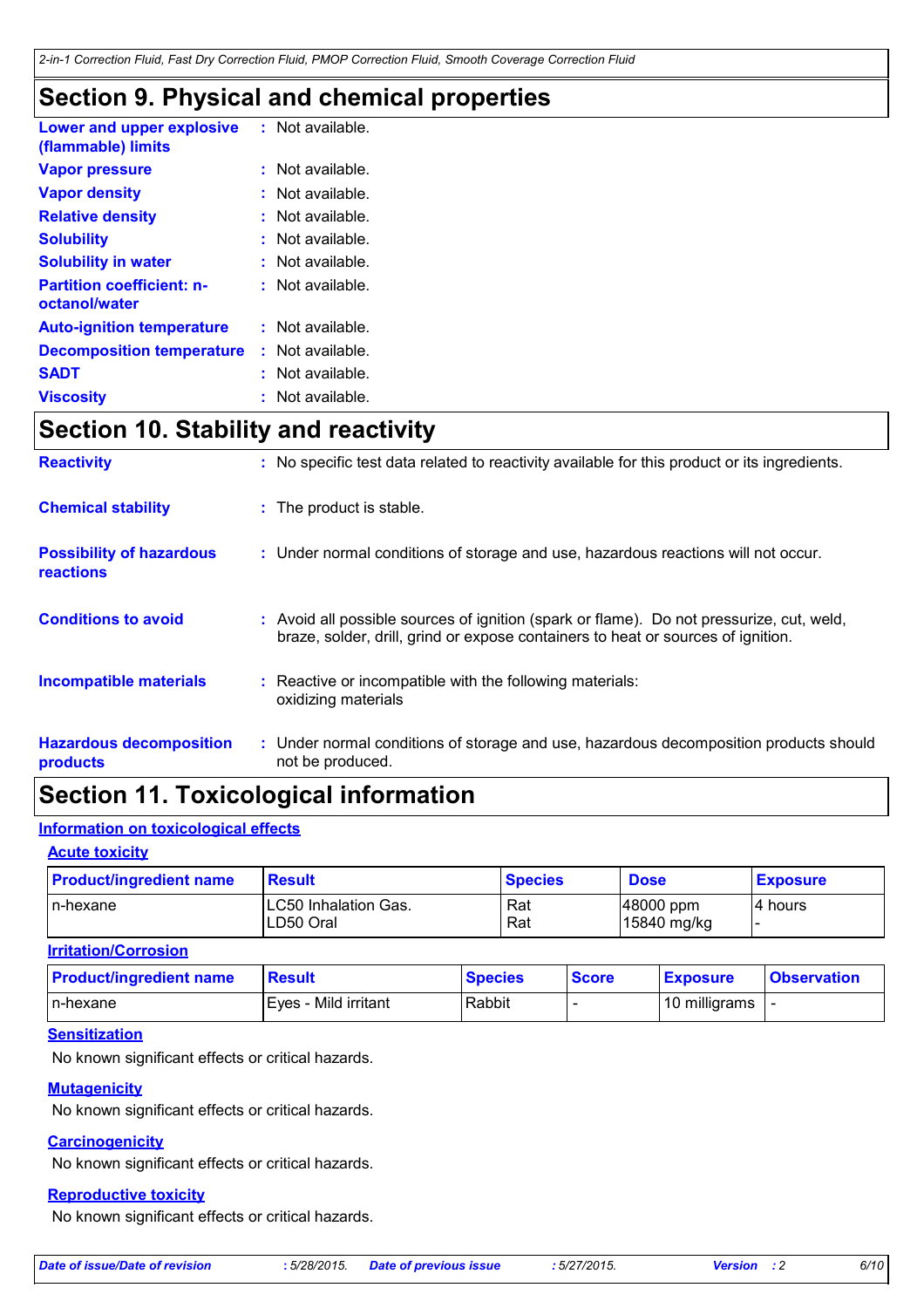### **Section 11. Toxicological information**

#### **Teratogenicity**

No known significant effects or critical hazards.

#### **Specific target organ toxicity (single exposure)**

| <b>Name</b>                                        | <b>Category</b>                       | <b>Route of</b><br>exposure | <b>Target organs</b> |
|----------------------------------------------------|---------------------------------------|-----------------------------|----------------------|
| l n-hexane                                         | Category 3                            | Not applicable.             | Narcotic effects     |
| Specific target organ toxicity (repeated exposure) |                                       |                             |                      |
| <b>Name</b>                                        | <b>Category</b>                       | <b>Route of</b><br>exposure | <b>Target organs</b> |
| In-hexane                                          | Category 2                            | Not determined              | Not determined       |
| <b>Aspiration hazard</b>                           |                                       |                             |                      |
| <b>Name</b>                                        |                                       | <b>Result</b>               |                      |
| In-hexane                                          | <b>ASPIRATION HAZARD - Category 1</b> |                             |                      |

#### **Information on the likely routes of exposure :** Not available.

#### **Delayed and immediate effects and also chronic effects from short and long term exposure**

| $:$ Not available.                                  |
|-----------------------------------------------------|
| $:$ Not available.                                  |
|                                                     |
| $:$ Not available.                                  |
| : Suspected of damaging fertility.                  |
|                                                     |
| : No known significant effects or critical hazards. |
| : No known significant effects or critical hazards. |
| : No known significant effects or critical hazards. |
| : No known significant effects or critical hazards. |
| : No known significant effects or critical hazards. |
| Suspected of damaging fertility.                    |
| <b>Potential chronic health effects</b>             |

#### **Numerical measures of toxicity**

**Acute toxicity estimates**

No known significant effects or critical hazards.

# **Section 12. Ecological information**

| Toxicitv |
|----------|
|----------|

| <b>Product/ingredient name</b> | <b>Result</b>                    | <b>Species</b>                    | <b>Exposure</b> |
|--------------------------------|----------------------------------|-----------------------------------|-----------------|
| In-hexane                      | Acute LC50 2500 µg/l Fresh water | <b>Fish - Pimephales promelas</b> | 96 hours        |

#### **Persistence and degradability**

No known significant effects or critical hazards.

| <b>Date of issue/Date of revision</b> | : 5/28/2015<br>the contract of the contract of the contract of the contract of the contract of the contract of the contract of | <u>' nrevious iss</u><br>ate of a | F/27/224F<br>72015.<br>$\sim$<br>$\cup$ | -rein- | 7/10 |
|---------------------------------------|--------------------------------------------------------------------------------------------------------------------------------|-----------------------------------|-----------------------------------------|--------|------|
|                                       |                                                                                                                                |                                   |                                         |        |      |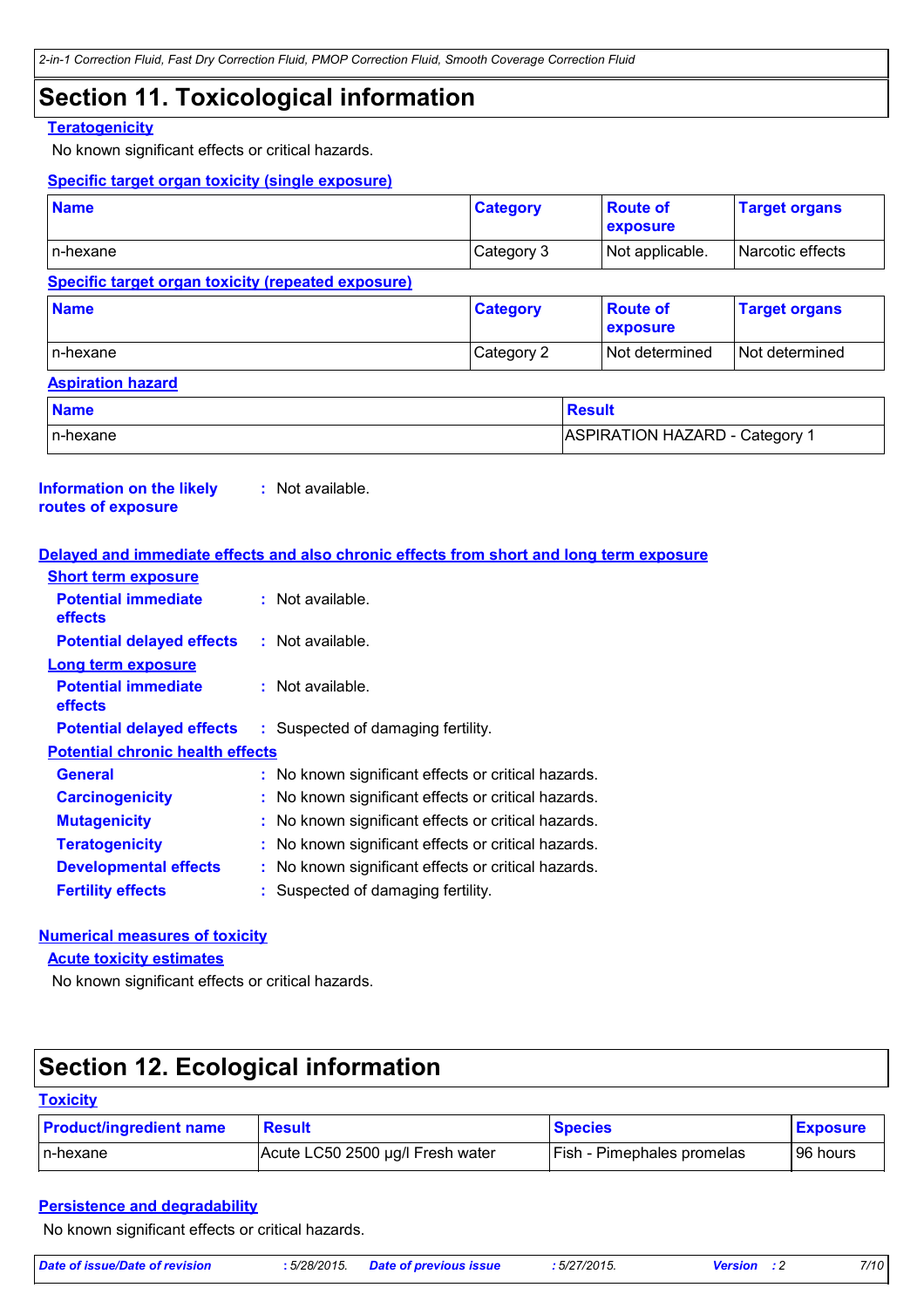# **Section 12. Ecological information**

#### **Bioaccumulative potential**

| <b>Product/ingredient name</b> | $LogP_{ow}$ | <b>BCF</b> | <b>Potential</b> |
|--------------------------------|-------------|------------|------------------|
| In-hexane                      |             | 501.187    | high             |

**Other adverse effects** : No known significant effects or critical hazards.

### **Section 13. Disposal considerations**

The generation of waste should be avoided or minimized wherever possible. Disposal of this product, solutions and any by-products should at all times comply with the requirements of environmental protection and waste disposal legislation and any regional local authority requirements. Dispose of surplus and non-recyclable products via a licensed waste disposal contractor. Waste should not be disposed of untreated to the sewer unless fully compliant with the requirements of all authorities with jurisdiction. Waste packaging should be recycled. Incineration or landfill should only be considered when recycling is not feasible. This material and its container must be disposed of in a safe way. Care should be taken when handling emptied containers that have not been cleaned or rinsed out. Empty containers or liners may retain some product residues. Vapor from product residues may create a highly flammable or explosive atmosphere inside the container. Do not cut, weld or grind used containers unless they have been cleaned thoroughly internally. Avoid dispersal of spilled material and runoff and contact with soil, waterways, drains and sewers. **Disposal methods :**

### **Section 14. Transport information**

|                                      | <b>DOT</b><br><b>Classification</b>                                                                 | <b>TDG</b><br><b>Classification</b>                                                                 | <b>Mexico</b><br><b>Classification</b>                                                              | <b>IMDG</b>                                                                                                                                              | <b>IATA</b>                                                                                                                          |
|--------------------------------------|-----------------------------------------------------------------------------------------------------|-----------------------------------------------------------------------------------------------------|-----------------------------------------------------------------------------------------------------|----------------------------------------------------------------------------------------------------------------------------------------------------------|--------------------------------------------------------------------------------------------------------------------------------------|
| <b>UN number</b>                     | <b>UN1993</b>                                                                                       | <b>UN1993</b>                                                                                       | <b>UN1993</b>                                                                                       | <b>UN1993</b>                                                                                                                                            | <b>UN1993</b>                                                                                                                        |
| <b>UN proper</b><br>shipping name    | <b>FLAMMABLE</b><br>LIQUIDS, N.O.S.<br>(Naphtha<br>(petroleum),<br>hydrotreated light,<br>n-hexane) | <b>FLAMMABLE</b><br>LIQUIDS, N.O.S.<br>(Naphtha<br>(petroleum),<br>hydrotreated light,<br>n-hexane) | <b>FLAMMABLE</b><br>LIQUIDS, N.O.S.<br>(Naphtha<br>(petroleum),<br>hydrotreated light,<br>n-hexane) | <b>FLAMMABLE</b><br>LIQUIDS, N.O.S.<br>(Naphtha<br>(petroleum),<br>hydrotreated light,<br>n-hexane). Marine<br>pollutant (titanium<br>dioxide, n-hexane) | <b>FLAMMABLE</b><br>LIQUIDS, N.O.S.<br>(Naphtha<br>(petroleum),<br>hydrotreated light,<br>n-hexane)                                  |
| <b>Transport</b><br>hazard class(es) | 3                                                                                                   | 3                                                                                                   | 3                                                                                                   | 3<br>$\bigstar$                                                                                                                                          | 3                                                                                                                                    |
| <b>Packing group</b>                 | Ш                                                                                                   | $\mathbf{I}$                                                                                        | $\mathbf{II}$                                                                                       | Ш                                                                                                                                                        | Ш                                                                                                                                    |
| <b>Environmental</b><br>hazards      | No.                                                                                                 | No.                                                                                                 | No.                                                                                                 | Yes.                                                                                                                                                     | No.                                                                                                                                  |
| <b>Additional</b><br>information     |                                                                                                     |                                                                                                     |                                                                                                     | The marine<br>pollutant mark is<br>not required when<br>transported in<br>sizes of $\leq$ 5 L or $\leq$ 5<br>kg.                                         | <b>The</b><br>environmentally<br>hazardous<br>substance mark<br>may appear if<br>required by other<br>transportation<br>regulations. |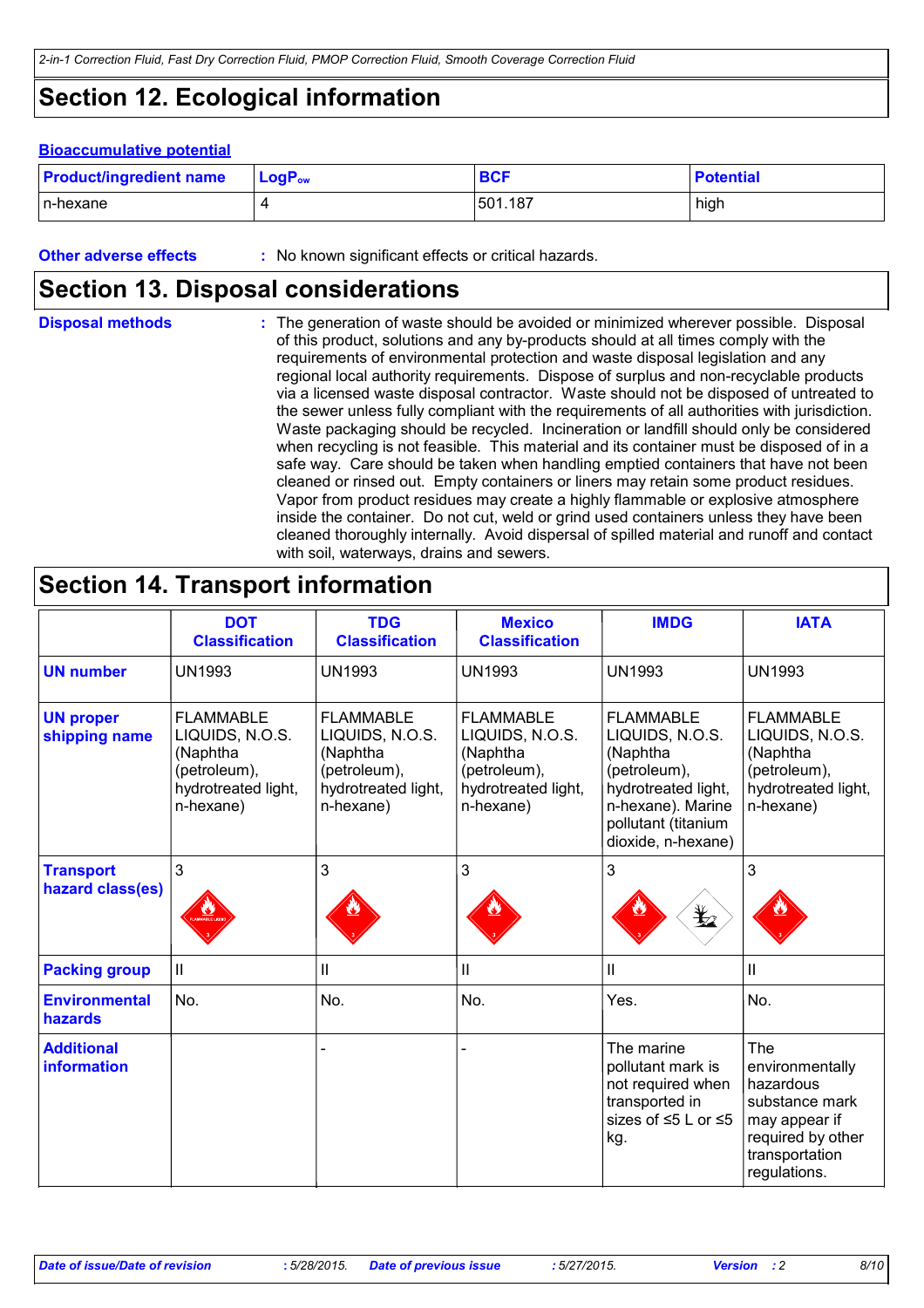### **Section 14. Transport information**

**Special precautions for user Transport within user's premises:** always transport in closed containers that are **:** upright and secure. Ensure that persons transporting the product know what to do in the event of an accident or spillage.

## **Section 15. Regulatory information**

**U.S. Federal regulations : United States inventory (TSCA 8b)**: All components are listed or exempted.

**SARA 311/312**

**Classification :** Fire hazard

Delayed (chronic) health hazard

**Composition/information on ingredients**

| <b>Name</b> | $\frac{9}{6}$ | <b>Fire</b> | <b>Sudden</b><br><b>hazard release of</b><br><b>pressure</b> | <b>Reactive</b> | <b>Immediate</b><br>(acute)<br>health<br><b>hazard</b> | <b>Delayed</b><br>$ $ (chronic)<br>health<br>hazard |
|-------------|---------------|-------------|--------------------------------------------------------------|-----------------|--------------------------------------------------------|-----------------------------------------------------|
| In-hexane   | $2 - 5$       | Yes.        | No.                                                          | IN <sub>O</sub> | Yes.                                                   | Yes.                                                |

#### **SARA 313**

|                                           | <b>Product name</b> | <b>CAS number</b> | %       |
|-------------------------------------------|---------------------|-------------------|---------|
| <b>Form R - Reporting</b><br>requirements | n-hexane            | $1110 - 54 - 3$   | $2 - 5$ |
| <b>Supplier notification</b>              | n-hexane            | $110 - 54 - 3$    | $2 - 5$ |

SARA 313 notifications must not be detached from the SDS and any copying and redistribution of the SDS shall include copying and redistribution of the notice attached to copies of the SDS subsequently redistributed.

#### **California Prop. 65**

This product does not contain Chemicals known to State of California to cause cancer, birth defects, or reproductive harm.

| <b>Canada</b>                |                                                                                                 |
|------------------------------|-------------------------------------------------------------------------------------------------|
| <b>WHMIS (Canada)</b>        | : Class B-2: Flammable liquid<br>Class D-2A: Material causing other toxic effects (Very toxic). |
| <b>Canadian lists</b>        |                                                                                                 |
| <b>Canadian NPRI</b>         | : The following components are listed: n-Hexane; Heavy alkylate naphtha                         |
| <b>CEPA Toxic substances</b> | : None of the components are listed.                                                            |
| <b>Canada inventory</b>      | : All components are listed or exempted.                                                        |
|                              |                                                                                                 |

## **Section 16. Other information**

| <b>History</b>                    |                                                                                                                                                                                                                                                                                                                                                                       |
|-----------------------------------|-----------------------------------------------------------------------------------------------------------------------------------------------------------------------------------------------------------------------------------------------------------------------------------------------------------------------------------------------------------------------|
| Date of issue/Date of<br>revision | : 5/28/2015.                                                                                                                                                                                                                                                                                                                                                          |
| Date of previous issue            | : 5/27/2015.                                                                                                                                                                                                                                                                                                                                                          |
| <b>Version</b>                    | : 2                                                                                                                                                                                                                                                                                                                                                                   |
| <b>Prepared by</b>                | : Product Safety.                                                                                                                                                                                                                                                                                                                                                     |
| <b>Key to abbreviations</b>       | $\therefore$ ATE = Acute Toxicity Estimate<br><b>BCF</b> = Bioconcentration Factor<br>GHS = Globally Harmonized System of Classification and Labelling of Chemicals<br>IATA = International Air Transport Association<br><b>IMDG = International Maritime Dangerous Goods</b><br>LogPow = logarithm of the octanol/water partition coefficient<br>UN = United Nations |

**Indicates information that has changed from previously issued version.**

| Date of issue/Date of revision | : 5/28/2015. Date of previous issue | : 5/27/2015. | <b>Version</b> : 2 | 9/10 |
|--------------------------------|-------------------------------------|--------------|--------------------|------|
|                                |                                     |              |                    |      |